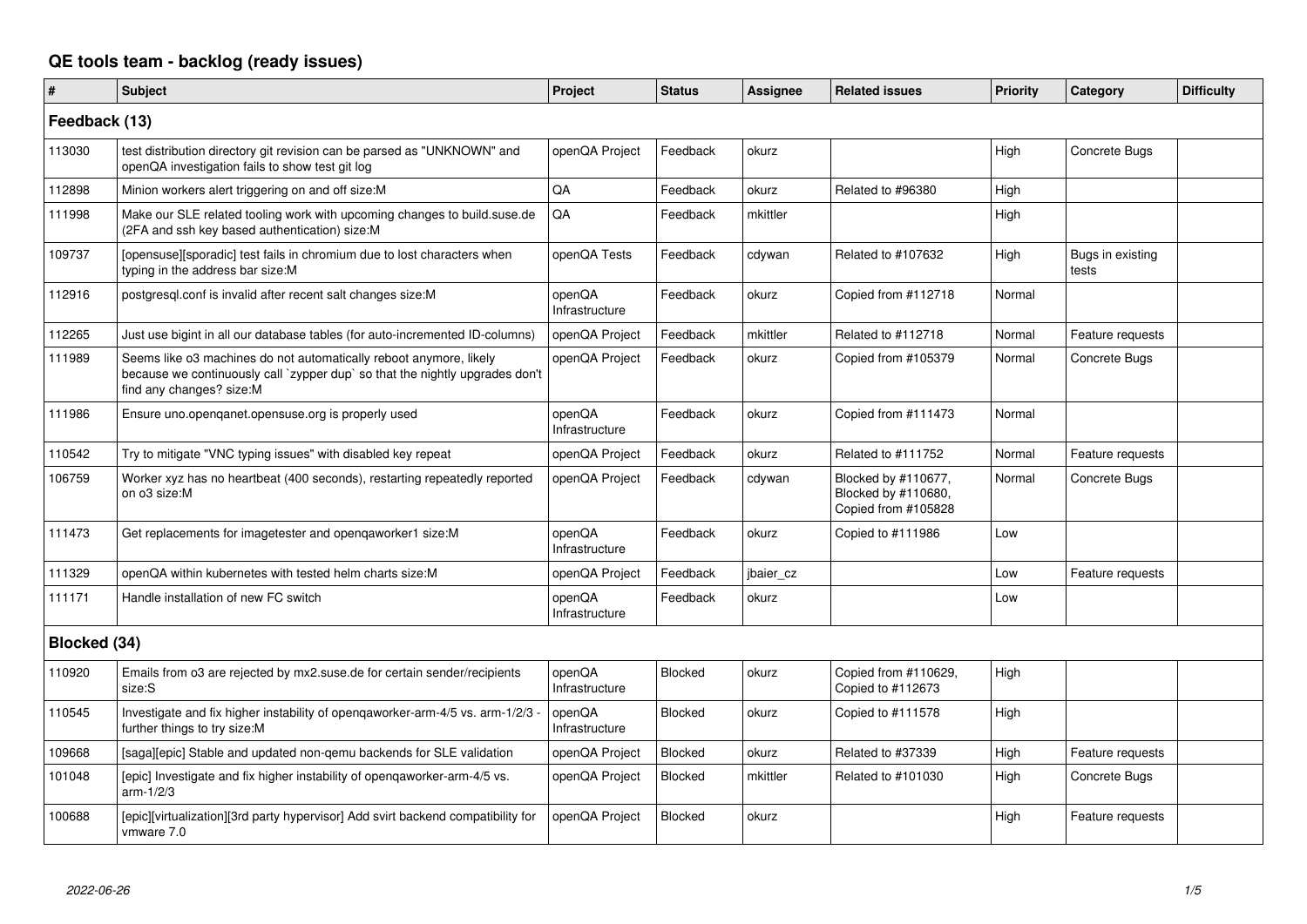| $\sharp$ | <b>Subject</b>                                                                                                                                                                                                             | Project                  | <b>Status</b> | Assignee  | <b>Related issues</b>                                                                                                                                    | <b>Priority</b> | Category         | <b>Difficulty</b> |
|----------|----------------------------------------------------------------------------------------------------------------------------------------------------------------------------------------------------------------------------|--------------------------|---------------|-----------|----------------------------------------------------------------------------------------------------------------------------------------------------------|-----------------|------------------|-------------------|
| 80142    | [saga][epic] Scale out: Redundant/load-balancing deployments of openQA,<br>easy containers, containers on kubernetes                                                                                                       | openQA Project           | Blocked       | okurz     | Related to #80466, Related   High<br>to #92893, Related to<br>#110497                                                                                    |                 | Feature requests |                   |
| 112367   | [tools] python-paramiko on Leap/SLE throws exception with ed25519 key<br>size:M                                                                                                                                            | QA                       | Blocked       | jbaier cz |                                                                                                                                                          | Normal          |                  |                   |
| 111860   | [epic] Upgrade all our infrastructure, e.g. o3+osd workers+webui and<br>production workloads, to openSUSE Leap 15.4                                                                                                        | openQA Project           | Blocked       | okurz     | Copied from #99183                                                                                                                                       | Normal          | Organisational   |                   |
| 111347   | [saga][epic] Properly maintained Maintenance QA tooling                                                                                                                                                                    | QA                       | Blocked       | okurz     | Copied from #99303                                                                                                                                       | Normal          |                  |                   |
| 110884   | [epic] Properly maintained open source mtui+oscgam                                                                                                                                                                         | QA                       | Blocked       | okurz     |                                                                                                                                                          | Normal          |                  |                   |
| 109846   | [epic] Ensure all our database tables accomodate enough data, e.g. bigint<br>for id's                                                                                                                                      | openQA Project           | Blocked       | okurz     | Copied from #109836                                                                                                                                      | Normal          | Feature requests |                   |
| 109656   | [epic] Stable non-gemu backends                                                                                                                                                                                            | openQA Project           | Blocked       | okurz     | Related to #99345                                                                                                                                        | Normal          | Feature requests |                   |
| 108530   | os-autoinst plugins: x11_start_program from os-autoinst-distri-openQA<br>dynamically loaded from another git repo size:M                                                                                                   | openQA Project           | Blocked       | cdywan    | Related to #81899                                                                                                                                        | Normal          | Feature requests |                   |
| 108527   | [epic] os-autoinst plugins (or wheels or leaves or scrolls) for scalable code<br>reuse of helper functions and segmented test distributions                                                                                | openQA Project           | Blocked       | okurz     | Copied from #106922                                                                                                                                      | Normal          | Feature requests |                   |
| 106922   | [epic][sporadic] openqa_from_git fails in dashboard due to<br>ensure_unlocked_desktop not expecting password entry screen in case of<br>locked desktop auto review:"match=desktop-runner, screenlock timed<br>out.*":retry | openQA Project           | Blocked       | okurz     | Related to #103122,<br>Related to #92092, Related<br>to #44441, Related to<br>#46589, Related to<br>#64078, Copied from<br>#106919, Copied to<br>#108527 | Normal          | Feature requests |                   |
| 103971   | [epic] Easy *re*-triggering and cloning of multi-machine tests                                                                                                                                                             | openQA Project           | Blocked       | mkittler  | Related to #66071                                                                                                                                        | Normal          | Feature requests |                   |
| 103962   | [saga][epic] Easy multi-machine handling: MM-tests as first-class citizens                                                                                                                                                 | openQA Project           | Blocked       | mkittler  | Copied to #112862                                                                                                                                        | Normal          | Feature requests |                   |
| 99831    | [epic] Better handle minion tasks failing with "Job terminated unexpectedly'                                                                                                                                               | openQA Project           | Blocked       | mkittler  |                                                                                                                                                          | Normal          | Feature requests |                   |
| 98472    | [epic] Scale out: Disaster recovery deployments of existing openQA<br>infrastructures                                                                                                                                      | openQA Project           | Blocked       | okurz     |                                                                                                                                                          | Normal          | Feature requests |                   |
| 97862    | More openQA worker hardware for OSD size:M                                                                                                                                                                                 | openQA<br>Infrastructure | Blocked       | okurz     | Copied from #97043,<br>Copied to #104970                                                                                                                 | Normal          |                  |                   |
| 96263    | [epic] Exclude certain Minion tasks from "Too many Minion job failures alert"<br>alert                                                                                                                                     | openQA Project           | Blocked       | okurz     | Related to #96197, Related   Normal<br>to #98499, Related to<br>#70768                                                                                   |                 | Feature requests |                   |
| 94105    | [epic] Use feedback from openga-investigate to automatically inform on<br>github pull requests, open tickets, weed out automatically failed tests                                                                          | QA                       | Blocked       | okurz     | Related to #91773, Related   Normal<br>to #107014                                                                                                        |                 |                  |                   |
| 92854    | [epic] limit overload of openQA webUI by heavy requests                                                                                                                                                                    | openQA Project           | Blocked       | okurz     | Copied from #92770                                                                                                                                       | Normal          | Feature requests |                   |
| 91914    | [epic] Make reviewing openQA results per squad easier                                                                                                                                                                      | openQA Project           | Blocked       | okurz     | Related to #52655, Related   Normal<br>to #93710, Copied from<br>#91467, Copied to #99306                                                                |                 | Feature requests |                   |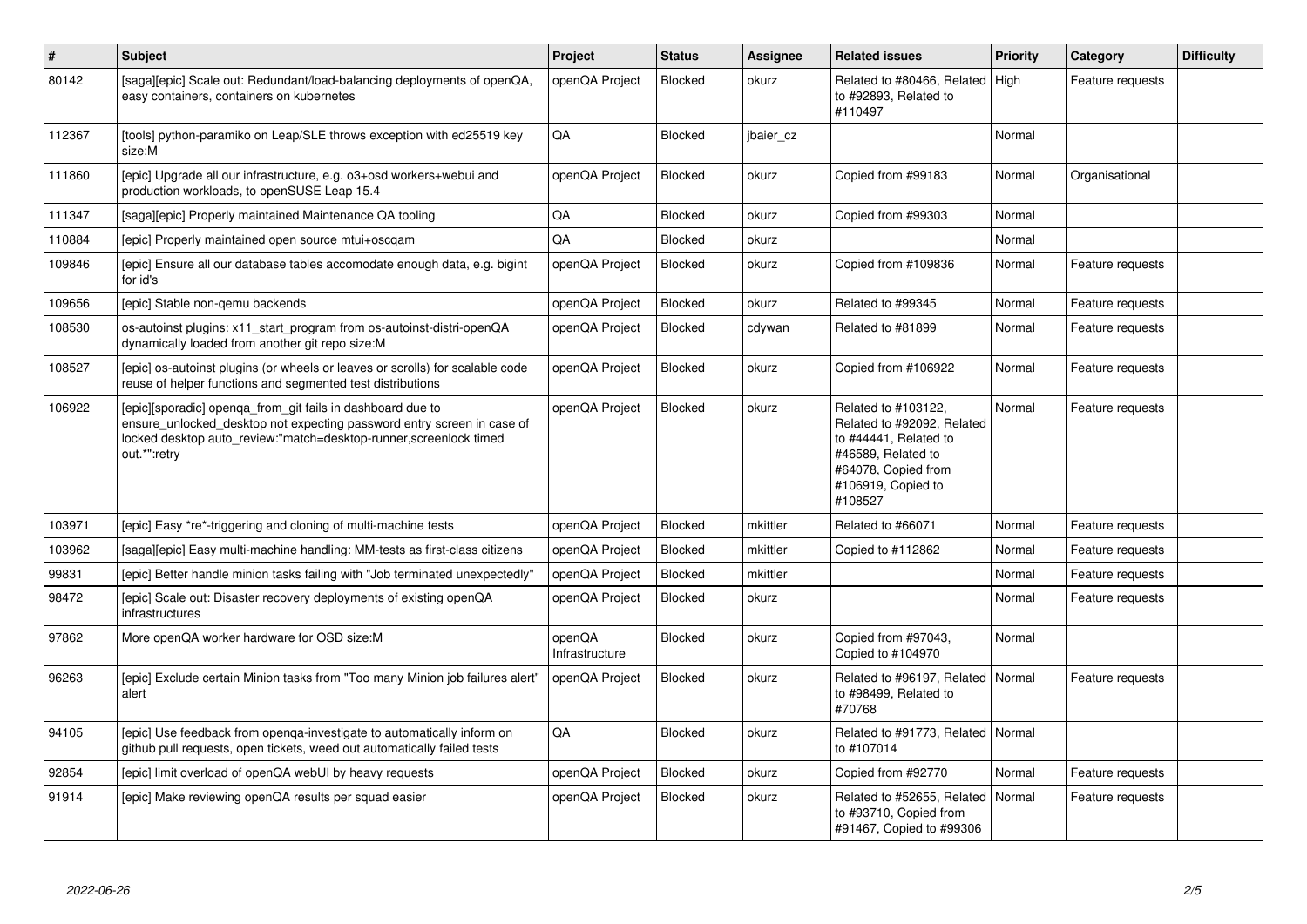| $\sharp$        | <b>Subject</b>                                                                                                                                                                                                              | Project                  | <b>Status</b> | Assignee   | <b>Related issues</b>                    | <b>Priority</b> | Category         | <b>Difficulty</b> |
|-----------------|-----------------------------------------------------------------------------------------------------------------------------------------------------------------------------------------------------------------------------|--------------------------|---------------|------------|------------------------------------------|-----------------|------------------|-------------------|
| 91646           | [saga][epic] SUSE Maintenance QA workflows with fully automated testing,<br>approval and release                                                                                                                            | QA                       | Blocked       | okurz      | Copied to #99303                         | Normal          |                  |                   |
| 80150           | [epic] Scale out openQA: Easier openQA setup                                                                                                                                                                                | openQA Project           | Blocked       | okurz      |                                          | Normal          | Feature requests |                   |
| 111578          | Recover opengaworker-arm-4/5 after "bricking" in #110545                                                                                                                                                                    | openQA<br>Infrastructure | Blocked       | nicksinger | Copied from #110545                      | Low             |                  |                   |
| 111446          | openQA-in-openQA tests fail due to corrupted downloaded rpm<br>auto review:"Test died: command '.*zypper -n in<br>os-autoinst-distri-opensuse-deps' failed at<br>openqa//tests/install/test_distribution.pm line 1.*":retry | QA                       | Blocked       | okurz      | Blocked by #112232                       | Low             |                  |                   |
| 109740          | [epic] Stable os-autoinst unit tests with good coverage                                                                                                                                                                     | openQA Project           | Blocked       | okurz      | Related to #109620                       | Low             | Feature requests |                   |
| 109659          | [epic] More remote workers                                                                                                                                                                                                  | openQA Project           | Blocked       | okurz      |                                          | Low             | Feature requests |                   |
| 99660           | [epic] Use more perl signatures in our perl projects                                                                                                                                                                        | openQA Project           | Blocked       | okurz      |                                          | Low             | Feature requests |                   |
| 99579           | [epic][retro] Follow-up to "Published QCOW images appear to be<br>uncompressed"                                                                                                                                             | openQA Project           | Blocked       | okurz      | Related to #96557, Copied<br>from #99246 | Low             | Organisational   |                   |
| 98952           | [epic] t/full-stack.t sporadically fails "clickElement: element not interactable'<br>and other errors                                                                                                                       | openQA Project           | Blocked       | mkittler   | Related to #101734                       | Low             | Concrete Bugs    |                   |
| 81060           | [epic] openQA web UI in kubernetes                                                                                                                                                                                          | openQA Project           | Blocked       | okurz      | Related to #76978                        | Low             | Feature requests |                   |
| In Progress (4) |                                                                                                                                                                                                                             |                          |               |            |                                          |                 |                  |                   |
| 112595          | continous deployment installed old version of openQA due to timeout<br>accessing a repo size:M                                                                                                                              | openQA Project           | In Progress   | mkittler   | Related to #112232                       | High            | Concrete Bugs    |                   |
| 107032          | [timeboxed:20h] [spike] Create integration test of os-autoinst's VNC module<br>with VMWare's VNC-over-websockets size:S                                                                                                     | openQA Project           | In Progress   | mkittler   |                                          | High            | Feature requests |                   |
| 111341          | Open source https://gitlab.suse.de/ga-maintenance/gam-oscplugin/ size:M                                                                                                                                                     | QA                       | In Progress   | osukup     | Copied from #111338                      | Normal          |                  |                   |
| 111251          | Cover code of os-autoinst path OpenQA/ fully (statement coverage) size:M                                                                                                                                                    | openQA Project           | In Progress   | tinita     | Copied to #111254                        | Low             | Feature requests |                   |
| Workable (14)   |                                                                                                                                                                                                                             |                          |               |            |                                          |                 |                  |                   |
| 112673          | Cannot send emails from o3 size:M                                                                                                                                                                                           | openQA<br>Infrastructure | Workable      |            | Copied from #110920                      | High            |                  |                   |
| 111992          | Deal with QEMU and OVMF default resolution being 1280x800, affecting (at<br>least) qxl size:M                                                                                                                               | openQA Project           | Workable      | tinita     |                                          | High            | Feature requests |                   |
| 103736          | Make aarch64 machine chan-1 up and running after it is broken size:M                                                                                                                                                        | openQA<br>Infrastructure | Workable      | nicksinger |                                          | High            |                  |                   |
| 111066          | Document suggested workflows for multiple teams reviewing openQA test<br>results size:M                                                                                                                                     | openQA Project           | Workable      |            |                                          | Normal          | Feature requests |                   |
| 105594          | Two new machines for OSD and o3, meant for bare-metal virtualization<br>size:M                                                                                                                                              | openQA<br>Infrastructure | Workable      | nicksinger | Related to #110227                       | Normal          |                  |                   |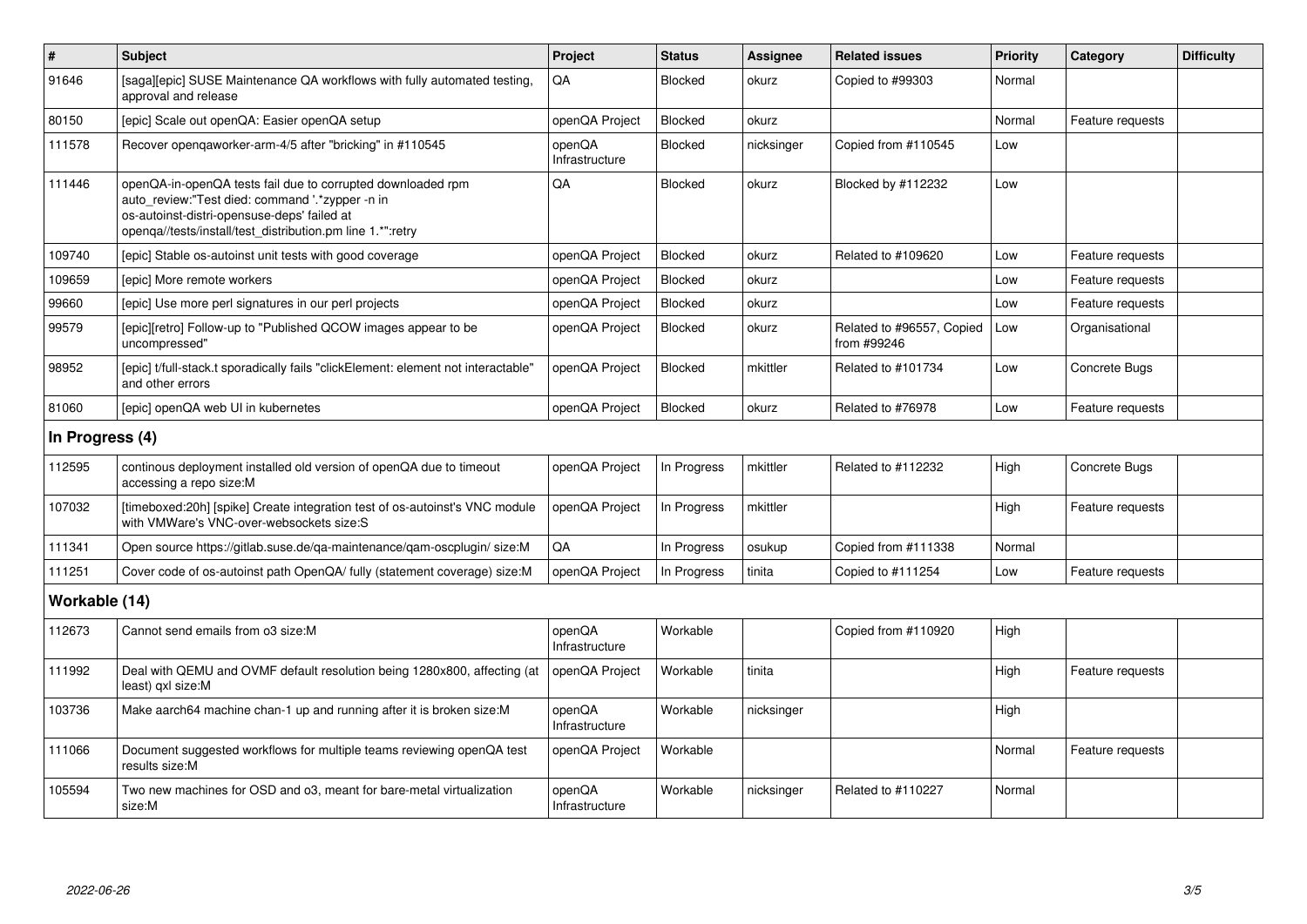| #               | <b>Subject</b>                                                                                                                                                                                    | Project                  | <b>Status</b> | <b>Assignee</b> | <b>Related issues</b>                                                                                                                                                              | Priority | Category         | <b>Difficulty</b> |
|-----------------|---------------------------------------------------------------------------------------------------------------------------------------------------------------------------------------------------|--------------------------|---------------|-----------------|------------------------------------------------------------------------------------------------------------------------------------------------------------------------------------|----------|------------------|-------------------|
| 95783           | Provide support for multi-machine scenarios handled by openga-investigate<br>size:M                                                                                                               | openQA Project           | Workable      | mkittler        | Related to #103425,<br>Related to #71809, Related<br>to #69976, Related to<br>#107014, Related to<br>#110518, Related to<br>#110530, Related to<br>#110176, Copied from<br>#81859  | Normal   | Feature requests |                   |
| 111338          | Open source https://gitlab.suse.de/ga-maintenance/mtui size:M                                                                                                                                     | QA                       | Workable      |                 | Copied to #111341                                                                                                                                                                  | Low      |                  |                   |
| 109746          | Improve QA related server room management, consistent naming and<br>tagging size:M                                                                                                                | openQA<br>Infrastructure | Workable      |                 | Copied from #102650,<br>Copied to #110521                                                                                                                                          | Low      |                  |                   |
| 109112          | Improve os-autoinst sshXtermVt.pm connection error handling (was: "Test<br>died: Error connecting to <root@redcurrant-4.qa.suse.de>: No route to<br/>host") size:M</root@redcurrant-4.qa.suse.de> | openQA<br>Infrastructure | Workable      |                 | Related to #98832, Has<br>duplicate #109719                                                                                                                                        | Low      |                  |                   |
| 107941          | [sporadic] openQA Fullstack test t/full-stack.t can still fail with "udevadm" log<br>message size:M                                                                                               | openQA Project           | Workable      |                 |                                                                                                                                                                                    | Low      | Concrete Bugs    |                   |
| 106056          | [virtualization][tools] Improve retry behaviour and connection error handling<br>in backend::ipmi (was: "Fail to connect opengaipmi5-sp.ga.suse.de on our<br>osd environment") size:M             | openQA Project           | Workable      |                 | Related to #102650                                                                                                                                                                 | Low      | Feature requests |                   |
| 100967          | Use more perl signatures - openQA size:M                                                                                                                                                          | openQA Project           | Workable      | okurz           | Copied from #99663,<br>Copied to #105127                                                                                                                                           | Low      | Feature requests |                   |
| 99663           | Use more perl signatures - os-autoinst size:M                                                                                                                                                     | openQA Project           | Workable      | okurz           | Related to #102146,<br>Related to #104986,<br>Related to #104520,<br>Related to #106654,<br>Related to #108323,<br>Related to #110983,<br>Related to #112319,<br>Copied to #100967 | Low      | Feature requests |                   |
| 81899           | [easy][beginner] Move code from isotovideo to a module size:M                                                                                                                                     | openQA Project           | Workable      | okurz           | Related to #108530                                                                                                                                                                 | Low      | Feature requests |                   |
| <b>New (12)</b> |                                                                                                                                                                                                   |                          |               |                 |                                                                                                                                                                                    |          |                  |                   |
| 113039          | Include original os-autoinst story within docs                                                                                                                                                    | openQA Project           | <b>New</b>    |                 |                                                                                                                                                                                    | Normal   | Feature requests |                   |
| 112733          | Webui Summary dashboard is missing IO panels                                                                                                                                                      | openQA<br>Infrastructure | New           |                 | Related to #112718                                                                                                                                                                 | Normal   |                  |                   |
| 112535          | openQA-inopenQA test fails in shutdown: no matching needle 'root-console'                                                                                                                         | openQA Project           | New           |                 |                                                                                                                                                                                    | Normal   | Concrete Bugs    |                   |
| 112232          | [tools] Multiple recurring failures due to zypper failing to download packages   QA<br>temporarily                                                                                                |                          | New           | okurz           | Related to #112595,<br>Blocks #111446                                                                                                                                              | Normal   |                  |                   |
| 112226          | [sporadic] swtpm socket not found anymore after loading from snapshot                                                                                                                             | openQA Project           | New           |                 | Related to #112241                                                                                                                                                                 | Normal   | Concrete Bugs    |                   |
| 109920          | Identify reproducible product issues using openga-investigate                                                                                                                                     | QA                       | New           |                 | Copied to #110176                                                                                                                                                                  | Normal   |                  |                   |
| 107923          | gem-bot: Ignore not-ok openQA jobs for specific incident based on openQA<br>job comment                                                                                                           | QA                       | New           |                 | Related to #109857,<br>Related to #111078                                                                                                                                          | Normal   |                  |                   |